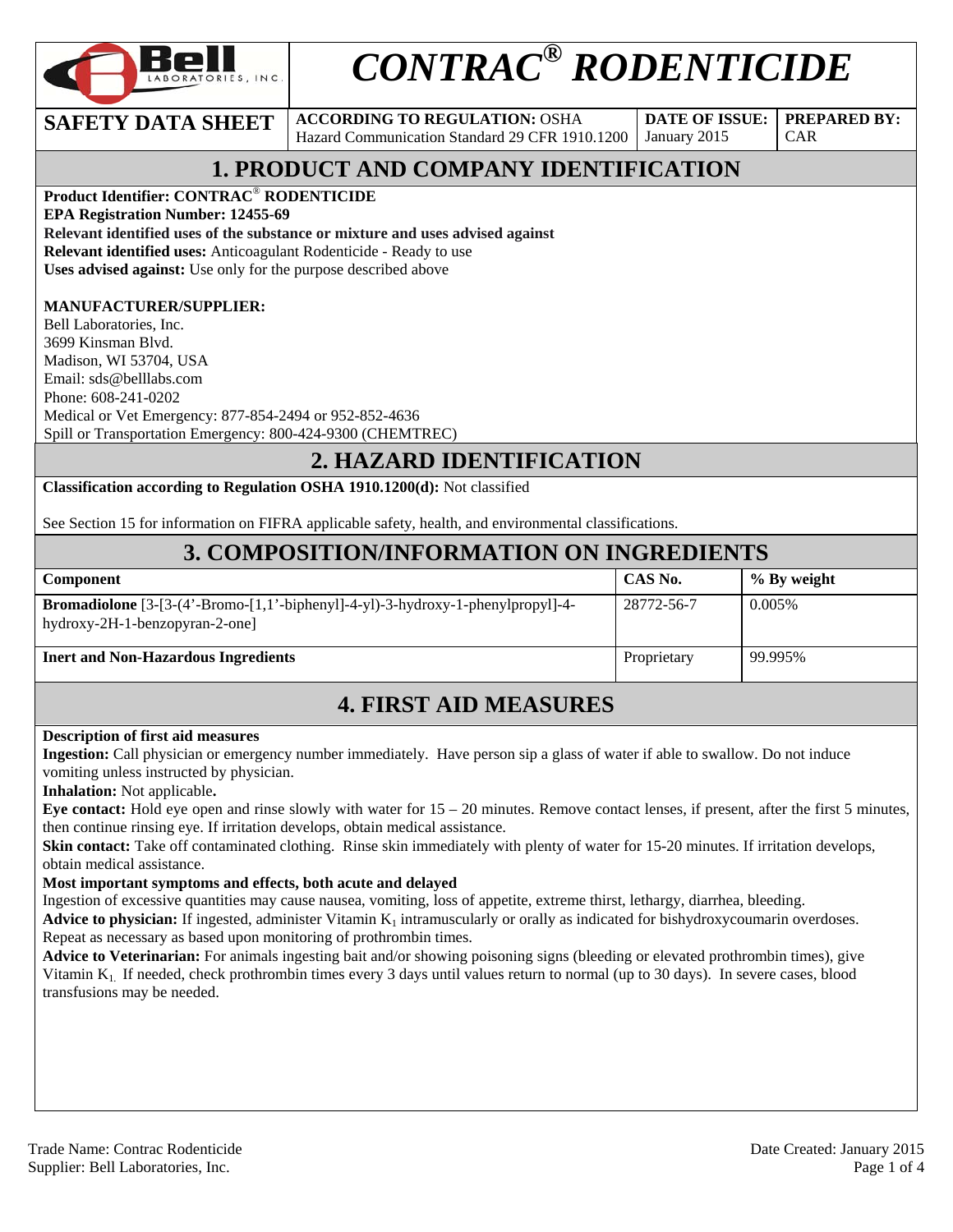# **5. FIRE-FIGHTING MEASURES**

#### **Extinguishing media**

Suitable Extinguishing Media: water, foam or inert gas.

Unsuitable Extinguishing Media: None known.

**Special hazards arising from the mixture:** High temperature decomposition or burning in air can result in the formation of toxic gases, which may include carbon monoxide and traces of bromine and hydrogen bromide.

**Advice for firefighters:** Wear protective clothing and self-contained breathing apparatus.

#### **6. ACCIDENTAL RELEASE MEASURES**

**Personal precautions, protective equipment and emergency procedures**: Gloves should be worn when handling the bait. Collect spillage without creating dust.

**Environmental precautions:** Do not allow bait to enter drains or water courses. Where there is contamination of streams, rivers or lakes contact the appropriate environment agency.

#### **Methods and materials for containment and cleaning up**

**For Containment:** Sweep up spilled material immediately. Place in properly labeled container for disposal or re-use.

**For Cleaning Up:** Wash contaminated surfaces with detergent. Dispose of all wastes in accordance with all local, regional and national regulations.

**Reference to other sections:** Refer to Sections 7, 8 & 13 for further details of personal precautions, personal protective equipment and disposal considerations.

# **7. HANDLING AND STORAGE**

**Precautions for safe handling**: Do not handle the product near food, animal foodstuffs or drinking water. As soon as possible, wash hands thoroughly after applying bait and before eating, drinking, chewing gum, using tobacco, or using the toilet.

**Conditions for safe storage, including any incompatibilities:** Store only in original container in a cool, dry place, inaccessible to pets and wildlife. Do not contaminate water, food or feed by storage or disposal. Keep containers closed and away from other chemicals.

## **8. EXPOSURE CONTROLS/PERSONAL PROTECTION**

| <b>Established Limits</b> |  |
|---------------------------|--|
|                           |  |

| <b>Component</b>    | OSHA            | <b>ACGIH</b>    | <b>Other Limits</b> |
|---------------------|-----------------|-----------------|---------------------|
| <b>Bromadiolone</b> | Not Established | Not Established | Not Established     |

**Appropriate Engineering Controls:** Not required

**Occupational exposure limits:** Not established

#### **Personal Protective Equipment:**

**Respiratory protection:** Not required

**Eye protection:** Not required

**Skin protection:** Shoes plus socks, and waterproof gloves.

**Hygiene recommendations:** Wash thoroughly with soap and water after handling.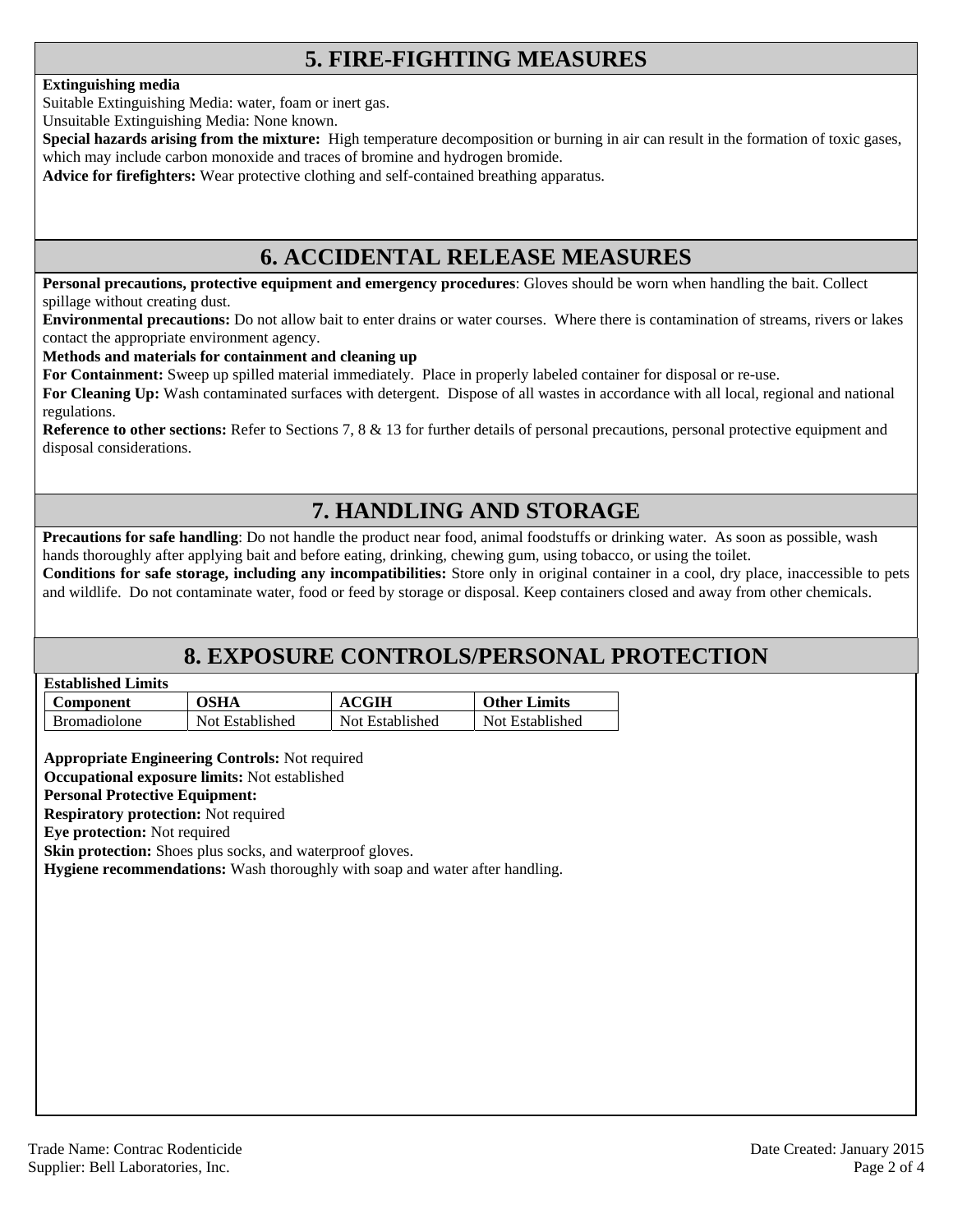# **9. PHYSICAL AND CHEMICAL PROPERTIES**

| Information on basic physical and chemical properties |                                                                                            |
|-------------------------------------------------------|--------------------------------------------------------------------------------------------|
| Appearance/Color:                                     | Blue granular pellet                                                                       |
| Odor:                                                 | Sweet grain-like                                                                           |
| <b>Odor Threshold:</b>                                | Not applicable, odor not associated with a hazardous material.                             |
| pH:                                                   | Not applicable, Contrac Rodenticide is not dispersible with water.                         |
| <b>Melting point:</b>                                 | Not applicable to rodenticide bait                                                         |
| <b>Boiling point:</b>                                 | Not applicable to rodenticide bait                                                         |
| <b>Flash point:</b>                                   | Not applicable, Contrac Rodenticide does not contain components classified as flammable.   |
| <b>Evaporation rate:</b>                              | Not applicable, Contrac Rodenticide is a solid.                                            |
| <b>Upper/lower flammability or</b>                    | Not applicable, Contrac Rodenticide does not contain components classified as flammable or |
| explosive limits:                                     | explosive.                                                                                 |
| <b>Vapor Pressure:</b>                                | Not applicable to rodenticide bait                                                         |
| <b>Vapor Density:</b>                                 | NA: Contrac Rodenticide is a solid                                                         |
| <b>Relative Density:</b>                              | 1.39 g/mL @ $20^{\circ}$ C                                                                 |
| <b>Solubility (water):</b>                            | Not water soluble                                                                          |
| <b>Solubility (solvents):</b>                         | Not applicable to rodenticide bait                                                         |
| <b>Partition coefficient: n-</b>                      | Not applicable to rodenticide bait                                                         |
| octanol/water:                                        |                                                                                            |
| <b>Auto-ignition temperature:</b>                     | Not applicable, Contrac Rodenticide does not contain components classified as flammable.   |
| <b>Decomposition temperature:</b>                     | Not applicable to rodenticide bait                                                         |
| <b>Viscosity:</b>                                     | Not applicable, Contrac Rodenticide is not a liquid.                                       |
|                                                       | 10 CTA DII ITV AND DEA CTIVITTY                                                            |

#### **10. STABILITY AND REACTIVITY**

**Reactivity:** Stable when stored in original container in a cool, dry location.

**Chemical stability:** Stable when stored in original container in a cool, dry location.

**Possibility of hazardous reactions:** Refer to Hazardous decomposition products

**Conditions to avoid:** Avoid extreme temperatures (below 0°C or above 40°C).

**Incompatible materials**: Avoid strongly alkaline materials.

**Hazardous decomposition products:** High temperature decomposition or burning in air can result in the formation of toxic gases, which may include carbon monoxide and traces of bromine and hydrogen bromide.

# **11. TOXICOLOGICAL INFORMATION**

#### **Information on toxicological effects**

**Acute Toxicity** 

**LD50, oral (ingestion):** >5000 mg/kg (rats) (Bromadiolone Rat LD50 oral: 0.70 mg/kg bw).

**LD50, dermal (skin contact):** > 5001 mg/kg (rats) (Bromadiolone rabbit LD50 dermal: 1.71 mg/kg bw).

**LC50, inhalation:** Contrac Rodenticide is a granular pellet and therefore exposure by inhalation is not relevant.

**Skin corrosion/irritation :** Not irritating to skin.

**Serious eye damage/Irritation:** Not irritating to eyes.

**Respiratory or skin sensitization:** Dermal sensitization: Not a Sensitizer (Guinea pig maximization test).

**Germ cell mutagenicity:** Contrac Rodenticide contains no components known to have a mutagenetic effect.

**Carcinogenicity:** Contrac Rodenticide contains no components known to have a carcinogenetic effect**.** 

| nonents   | <b>NTP</b>                            | $\cdot$ Decsinal $\sim$ | $\sim$ $\sim$ $\sim$   |
|-----------|---------------------------------------|-------------------------|------------------------|
| . or      | ,,,,                                  |                         | ,,,,,,                 |
| nadiolone | $\mathbf{v}$<br>Not.<br><b>listed</b> | listed<br>Not           | Not<br>.10ter<br>nsicu |

**Reproductive Toxicity:** Contrac Rodenticide: No data

**Aspiration Hazard:** Not applicable. Contrac Rodenticide is a granular pellet.

**Target Organ Effects:** Reduced blood clotting ability.

## **12. ECOLOGICAL INFORMATION**

**Ecotoxicity Effects:** This product is extremely toxic to fish, birds and other wildlife. Dogs and predatory and scavenging mammals and birds might be poisoned if they feed upon animals that have eaten this bait. Do not apply this product directly to water or to areas where surface water is present or to intertidal areas below the mean high water mark. Runoff also may be hazardous to aquatic organisms in water adjacent to treated areas. Do not contaminate water when disposing of equipment wash water or rinsate.

Persistence and degradability: Contrac Rodenticide is inherently biodegradable.

**Bioaccumulative potential:** Not determined for Contrac Rodenticide. Bromadiolone water solubility is extremely low (< 0.1mg/l). **Mobility in Soil:** Not determined for Contrac Rodenticide. Mobility of bromadiolone in soil is considered to be limited. **Other adverse effects:** None.